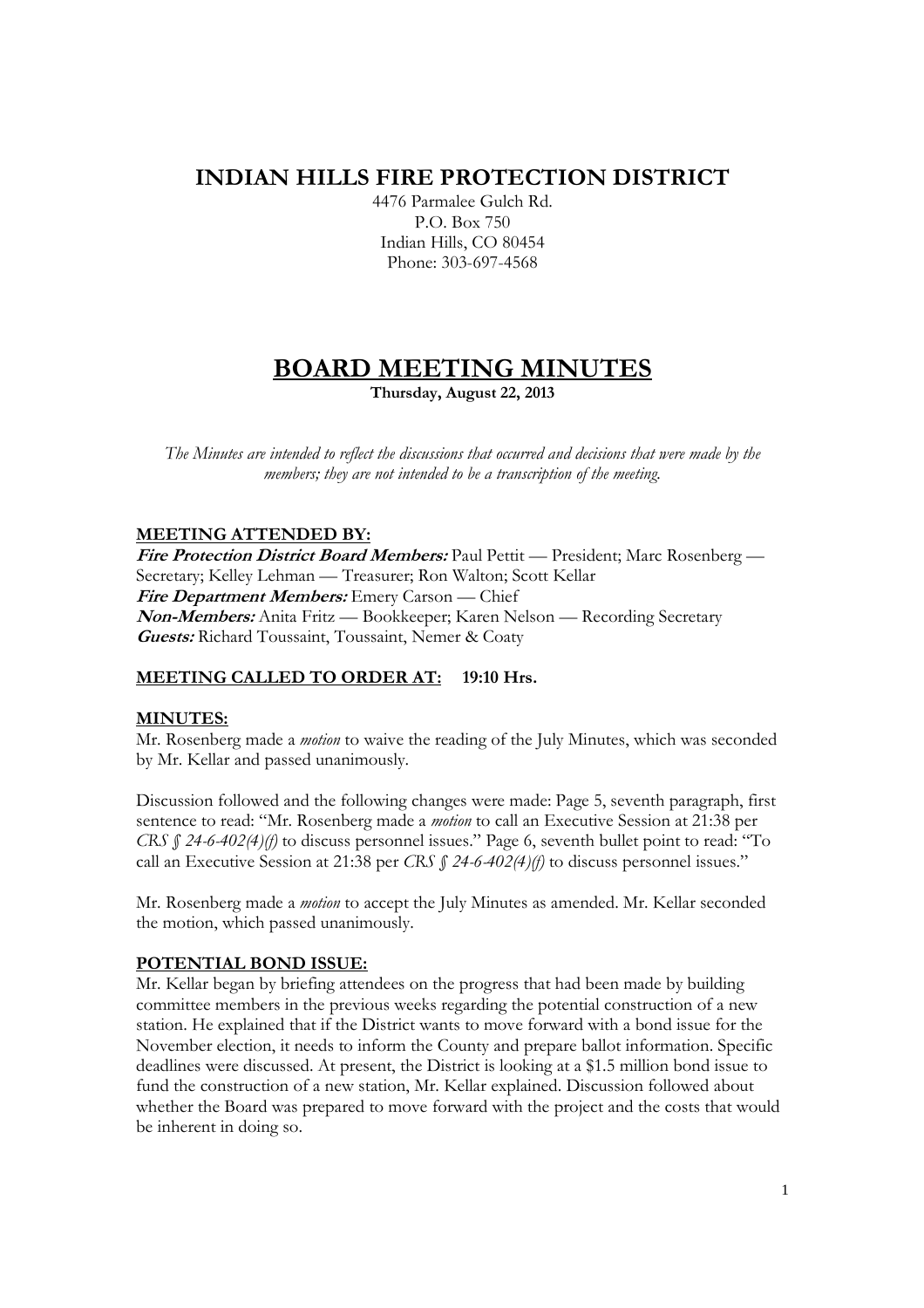Mr. Toussaint passed out documents to be considered if the Board intends to pursue the bond issue. He first discussed the proposed TABOR question that would appear on the ballot and noted that the dollar amounts in the document need to be finalized and the language submitted to the County by September 6. Mr. Toussaint also explained the option of asking for a mill levy increase with a termination date. Extensive conversation followed about the differences between a mill levy increase and a bond issue. It was also clarified that while a bond issue would not require a second election, a mill levy increase would if a multiyear financial obligation is used to fund the project.

Next, Mr. Toussaint reviewed examples showing how homeowners' taxes would potentially be increased based on different mill levy figures. Detailed conversation occurred regarding financial options. Mr. Toussaint advised that if the Board is going to move forward with the bond issue this year, a resolution and intergovernmental agreements need to be signed. He also provided some cost estimates regarding the election and associated legal expenses, and explained the importance of selling the idea to the community. Brief brainstorming occurred regarding various ways to educate community members about the ballot issue.

Discussion moved to who might function as the designated election official and what costs might be for an outside individual to perform the function. Mr. Toussaint advised that a designated election official needs to be selected that evening since it is part of the election resolution. He also advised that the District needs to set a maximum interest rate for the TABOR question and appoint one or more Board members to be authorized to make election-related decisions in the time before the next Board meeting.

Further conversation occurred about financial issues surrounding the bond issue, including how to keep the money separate in the budget if the bond issue passes, what options might exist for early payoff, how to handle donations made toward the project, and options to reduce the bond amount.

After discussion, it was agreed to move forward with the bond issue and appoint Ms. Retterer of Toussaint, Nemer & Coaty as the designated election official for the District.

Mr. Rosenberg made a *motion* to accept Resolution #8/13-1 as presented by Mr. Toussaint. Mr. Kellar seconded the motion, which passed unanimously.

The document was signed by Mr. Pettit and Mr. Rosenberg.

Ms. Lehman made a *motion* to accept two intergovernmental agreements with Jefferson County. Mr. Rosenberg seconded the motion, which passed unanimously.

The documents were signed by Mr. Pettit and Mr. Rosenberg.

Ms. Lehman made a *motion* to authorize Mr. Kellar to be the Board representative with the attorneys to finalize the ballot question and other election-related documents as necessary and to sign election-related documents on behalf of the Board. Mr. Walton seconded the motion, which passed unanimously.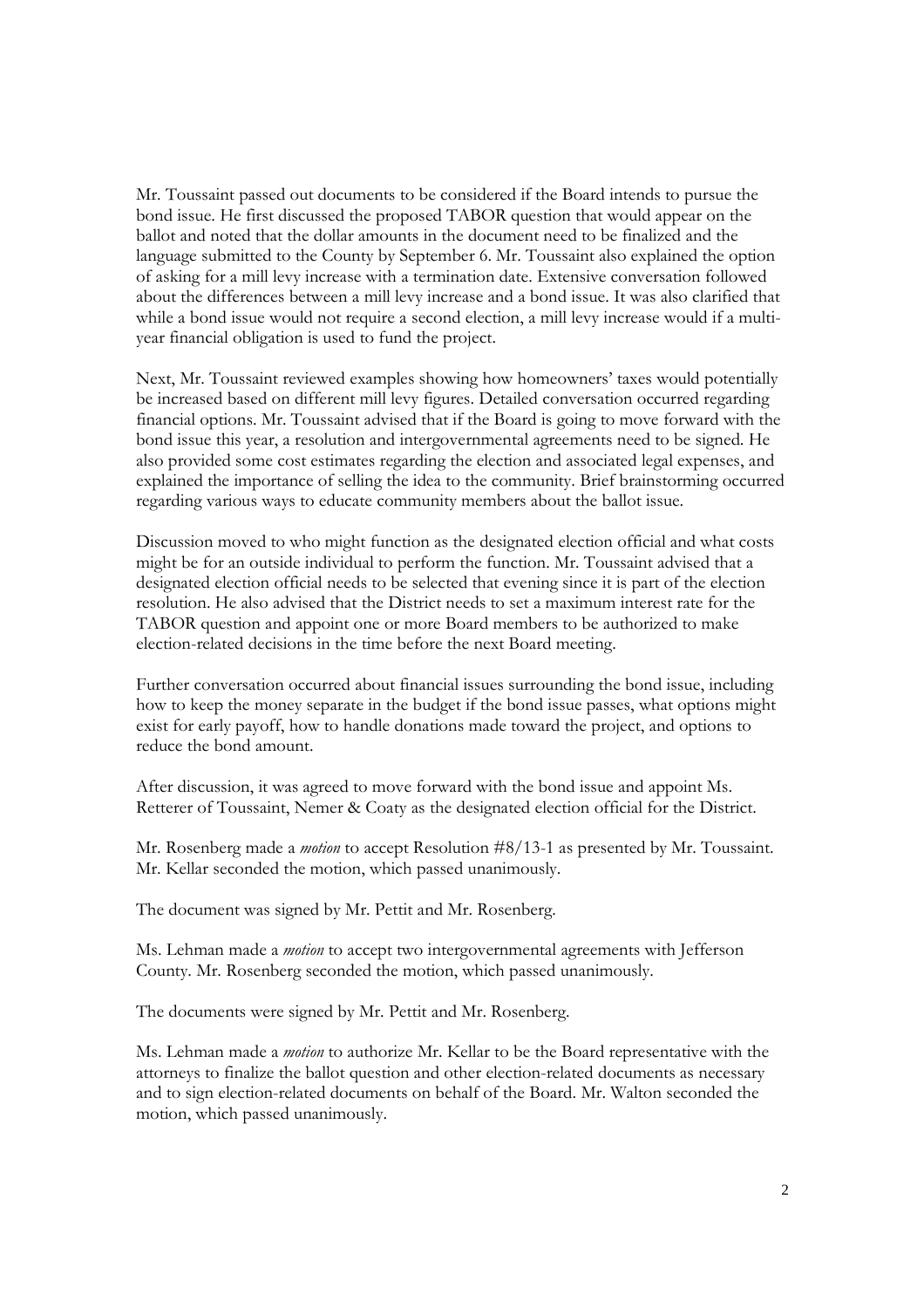## **FIRE TRUCKS PLUS LAWSUIT:**

Mr. Toussaint stated that a default judgment had been awarded in Colorado but that the judge had still not signed the documents. Once signed, Mr. Toussaint explained that the case has to be domesticated in California in order to get a judgment there. He said that his firm was working on finding counsel to help in California.

## **TREASURER'S REPORT:**

## **Financial Reports**

Discussion moved to the financial reports. Regarding the Profit Loss Budget Performance spreadsheet, Ms. Fritz explained that she had discontinued use of account #5315 (Recording Secretary) and moved remaining dollars into a new account (#5412 Salaries Expense – Board Secretary) since Ms. Nelson is now an employee.

Brief conversation occurred about the auto-renewal charges for both Adobe Converter and Trend Micro and the need to discontinue both since the auto-renewal is more expensive.

Mr. Walton made a *motion* to approve checks #12108-12128, excepting check #12110, plus automated payments, credit card expenses, and bank fees. Mr. Rosenberg seconded the motion, which passed unanimously.

## **Legal Bills**

Discussion turned to the legal bills and the fact that the account for legal fees is significantly over budget. It was agreed that legal costs associated with the Fire Trucks Plus lawsuit, Noble property, and election issues need to be broken out. After conversation, Board members agreed to continue monitoring legal fees on a monthly basis.

## **Budget Process**

It was announced that the budget committee would comprise Ms. Lehman, Mr. Rosenberg, Mr. Carson, and Ms. Fritz. A draft of the 2014 budget would be presented at the next Board meeting in order to the meet the October 15 deadline.

## **DEPARTMENT/OFFICERS' REPORTS:**

**Fire Marshal — Randy Rudloff** 

Not present. No report submitted.

## **Chief — Emery Carson**

A report was distributed and various items were discussed. Mr. Carson began by stating that the Mack chassis had been transported to Rosenbauer. The contract had been signed with an anticipated completion date of no later than February 2014.

Mr. Carson announced that the District had not been awarded the mitigation grant. He said that he would apply again the following year. In terms of grants, Mr. Carson said that a stair chair is now in service and one of the med vaults has been installed, both of which were received through the EMTS grant.

Mr. Carson stated that plans are progressing to move dispatch to Evergreen. He said that he is going to a Jefferson County emergency communications authority meeting on September 19 to work on getting funding for the move.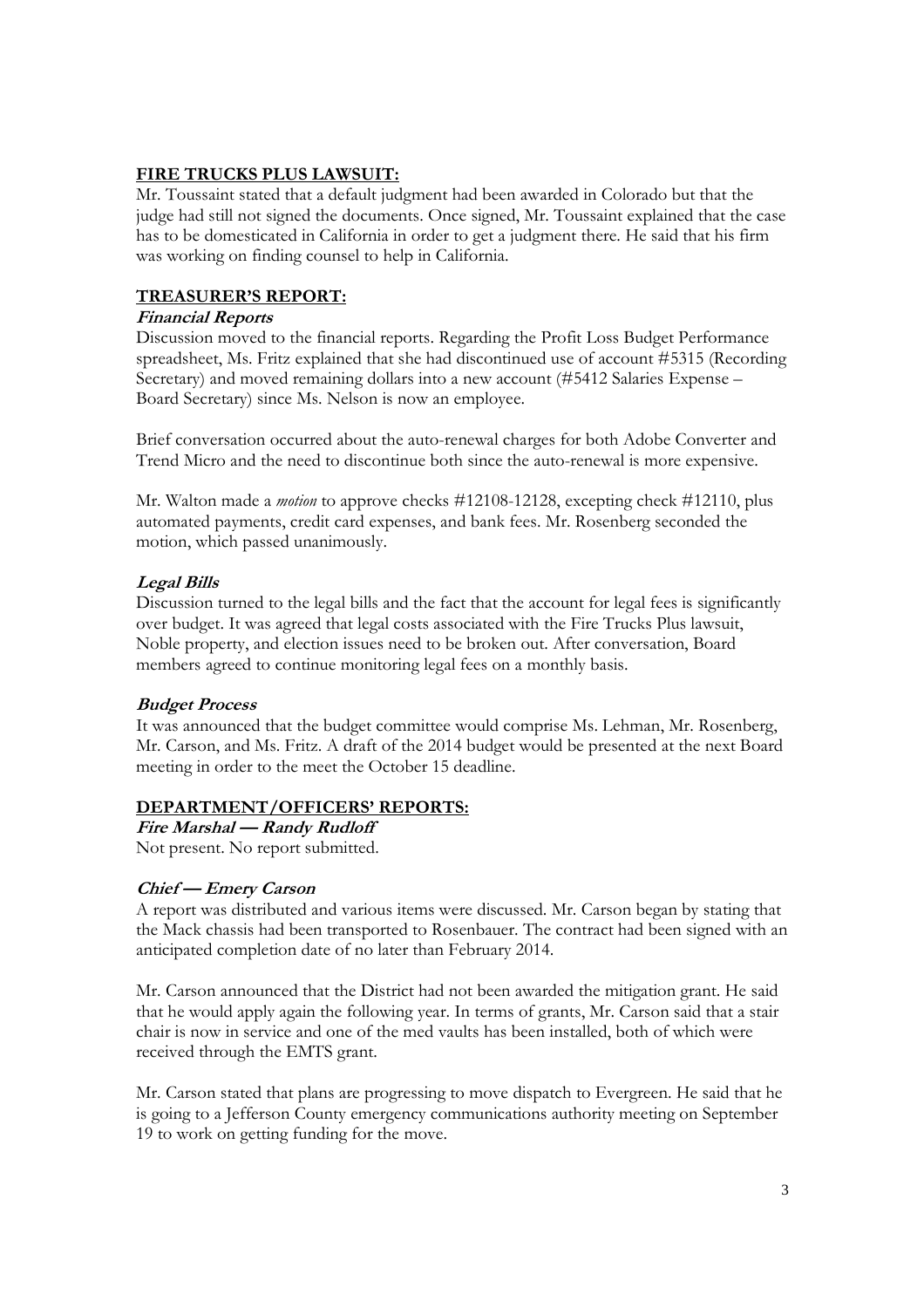Conversation moved to the Firewise initiative. Mr. Carson announced that a group is meeting on Monday, August 26 to assemble informational packets to be distributed to community members. Mr. Carson also said that he had a recommendation for a vendor to chip and haul slash in the community. Bear Creek Landscaping will provide mobile pickup, chipping, and haul-away services for \$235 per hour. Mr. Kellar stated that the South Platte Coalition had committed to October 15-16 and October 22-23 as dates for Indian Hills. It was agreed that the service needs to be promoted to the community, including the proper way to stack slash.

Mr. Carson concluded his report by summarizing the calls for the month, which total ten to date.

#### **Assistant Chief — Marc Rosenberg**

Present; no report submitted.

**Fire Captain — Scott Case**  Not present; no report submitted.

**EMS Captain — Bob Fager** Not present; no report submitted.

## **OLD BUSINESS:**

#### **Building Committee Update**

Conversation briefly returned to the new station. Mr. Kellar shared that the next step was to hire a firm to produce conceptual drawings, specs, and a price schedule that could be bid out.

Mr. Walton made a *motion* to authorize funds not to exceed \$25,000 to hire a contractor to produce conceptual plans, drawings, and pricing for a new station. Mr. Rosenberg seconded the motion, which passed unanimously.

#### **Noble Property**

Mr. Carson stated that the lot line adjustment project was moving slowly. The County keeps throwing wrenches into the process, he added. Mr. Carson expressed that he was hoping for completion by the end of October.

#### **Radio Update**

Mr. Pettit stated that the hardware part of the project had been completed. Mr. Grazi would be at the Mt. Lindo site the following Wednesday to change the frequencies and move the link.

#### **NEW BUSINESS:**

#### **Medicare Policy**

Mr. Rosenberg made a *motion* to accept the District Policy for Collecting Ambulance Fees from Medicare Patients Whose Transports Do Not Meet Medicare's Definition of Medical Necessity. Mr. Walton seconded the motion, which passed unanimously.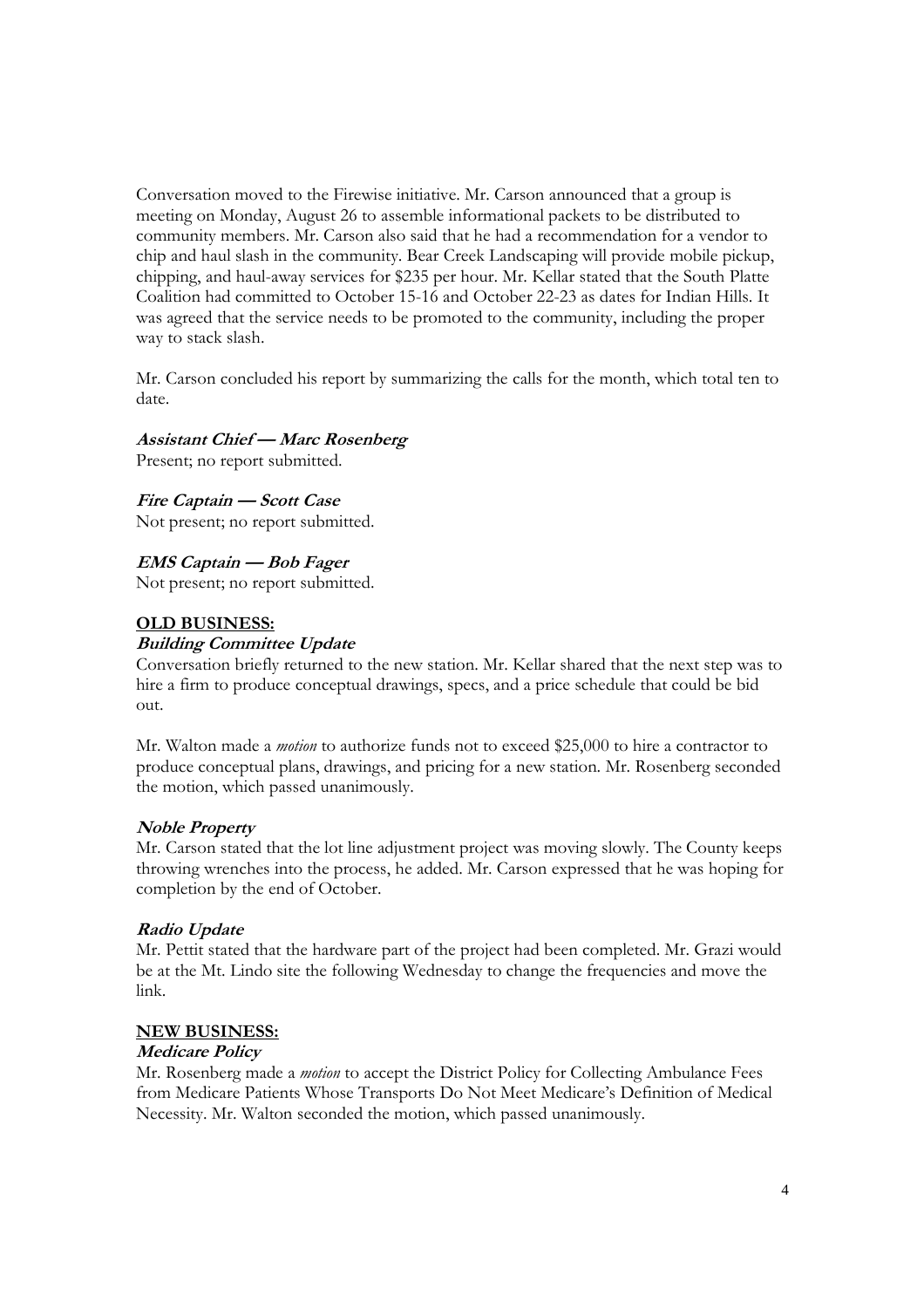## **EXECUTIVE SESSION:**

Mr. Pettit made a *motion* to call an Executive Session at 21:28 per CRS § 24-6-402(4)(f) to discuss personnel issues. Mr. Kellar seconded the motion, which passed unanimously. All meeting attendees left the room with the exception of the Board members. Recording commenced using the District's recorder.

Mr. Pettit made a *motion* to adjourn the Executive Session at 22:26. Mr. Kellar seconded the motion, which passed unanimously.

## **REGULAR SESSION:**

Mr. Pettit made a *motion* to call the regular session back to order at 22:27. Mr. Kellar seconded the motion, which passed unanimously.

## **CHIEF REVIEW:**

Mr. Walton made a *motion* to retain Mr. Carson as Chief for another year and increase his work week to 40 hours, increase his salary to \$42,000 annually, and increase his vacation time from two weeks to three. Mr. Kellar seconded the motion, which passed unanimously.

It was agreed that the changes would go into effect on August 26 and that Mr. Carson would keep a time sheet to document hours.

## **ADJOURNED AT: 22:42**

There being no more business to discuss, Mr. Walton made a *motion* to adjourn the meeting, which was seconded by Mr. Rosenberg and passed unanimously.

*President:* 

*Secretary:* 

## **MOTIONS MADE AND PASSED:**

- To waive the reading of the July Minutes. *Motion made by Mr. Rosenberg; seconded by Mr. Kellar; unanimous.*
- To accept the July Minutes as amended. *Motion made by Mr. Rosenberg; seconded by Mr. Kellar; unanimous.*
- To accept Resolution #8/13-1 as presented by Mr. Toussaint. *Motion made by Mr. Rosenberg; seconded by Mr. Kellar; unanimous.*
- To accept two intergovernmental agreements with Jefferson County. *Motion made by Ms. Lehman; seconded by Mr. Rosenberg; unanimous.*
- To authorize Mr. Kellar to be the Board representative with the attorneys to finalize the ballot question and other election-related documents as necessary and to sign electionrelated documents on behalf of the Board. *Motion made by Ms. Lehman; seconded by Mr. Walton; unanimous.*